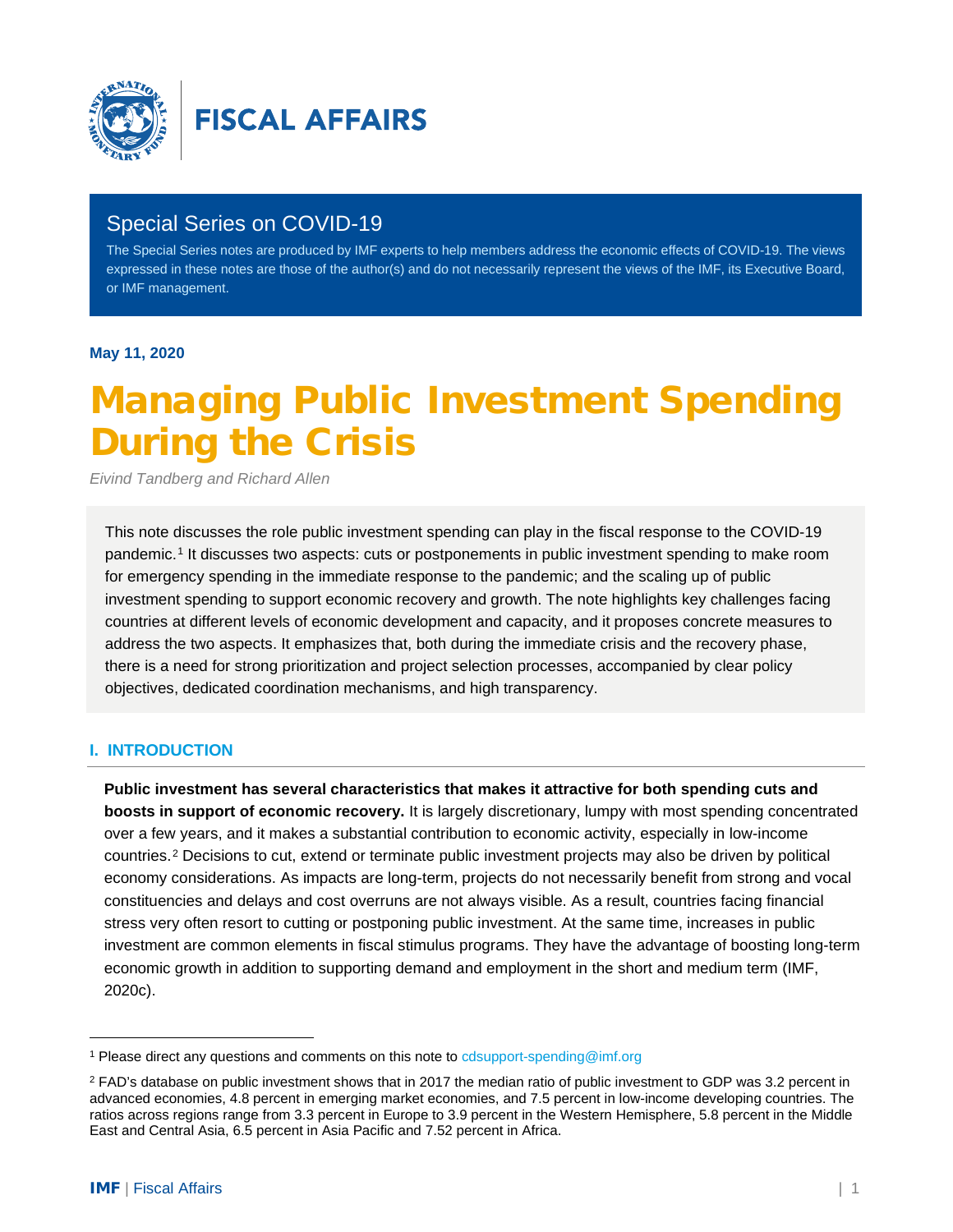**Managing these two seemingly opposing responses of public investment is complex and requires careful consideration**:

- Creating fiscal space through cuts in public investment must be judiciously designed to avoid an excessively negative impact on the economy, employment, and future costs. There may also be legal and contractual impediments to reallocating funds from capital to current spending and to cancelling or postponing projects.
- Recourse to public investment for fiscal stimulus needs to ensure that projects are well planned, selected and implemented to produce their expected benefits.

## **II. POLICY PRIORITIES AND TIME FRAMES**

**As the COVID-19 global pandemic unfolds, adjustments in public investment should focus on their efficiency, equity and effectiveness (Table 1).** In the aftermath of the crisis, related expenditures and revenue shortfalls will subside, and many countries will want to use fiscal policies to restart the economy. This could be a major issue when countries prepare their budgets during the second half of 2020 or early in 2021. Some countries, with a strong fiscal position, are already introducing measures to promote economic growth and protect vulnerable groups beyond the immediate emergency response.<sup>[3](#page-1-0)</sup> Others, with a weaker position, may have little capacity to provide a significant stimulus even in the medium term. Fiscal recovery measures should be timely, targeted and temporary (TTT), and public investment will in many cases be a suitable instrument for kick-starting economic growth. The post-crisis phase will also provide important opportunities for the "greening" of public investment (IMF, 2020a).[4](#page-1-1)

| <b>Objective</b>      | <b>Short term</b>                                                                                                                                                                                                               | <b>Medium term</b>                                                                                                                                |
|-----------------------|---------------------------------------------------------------------------------------------------------------------------------------------------------------------------------------------------------------------------------|---------------------------------------------------------------------------------------------------------------------------------------------------|
| <b>Efficiency:</b>    | Cuts should target investment projects with<br>lower benefits (economic and social)<br>compared to costs. The costs and benefits of<br>the whole portfolio should be reassessed,<br>including discontinued pre-crisis projects. | Resources should be allocated to spending<br>with higher benefits (economic and social)<br>compared to costs.                                     |
| Equity:               | The impact of the cuts on different groups or<br>sectors of the economy should be consistent<br>with established political priorities.                                                                                          | The impact of investment projects on different<br>groups and sectors should be consistent with<br>established political priorities.               |
| <b>Effectiveness:</b> | Cuts should contribute to fiscal adjustment of<br>the required magnitude and timing.                                                                                                                                            | Increased investment spending should<br>contribute to an overall fiscal stimulus of the<br>required magnitude and timing over the<br>medium term. |

#### **Table 1: Objectives of Public Investment Adjustments**

<span id="page-1-0"></span><sup>&</sup>lt;sup>3</sup> For instance, Norway included a small component (0.03 percent of GDP) for additional spending on infrastructure construction and maintenance in its March 31 fiscal response to the COVID-19 crisis. Mexico has also increased infrastructure spending.

<span id="page-1-1"></span><sup>4</sup> At the Petersberg Climate Dialogue on April 28, IMF Managing Director, Kristalina Georgieva stated: "If this recovery is to be sustainable—if our world is to become more resilient—we must do everything in our power to promote a green recovery".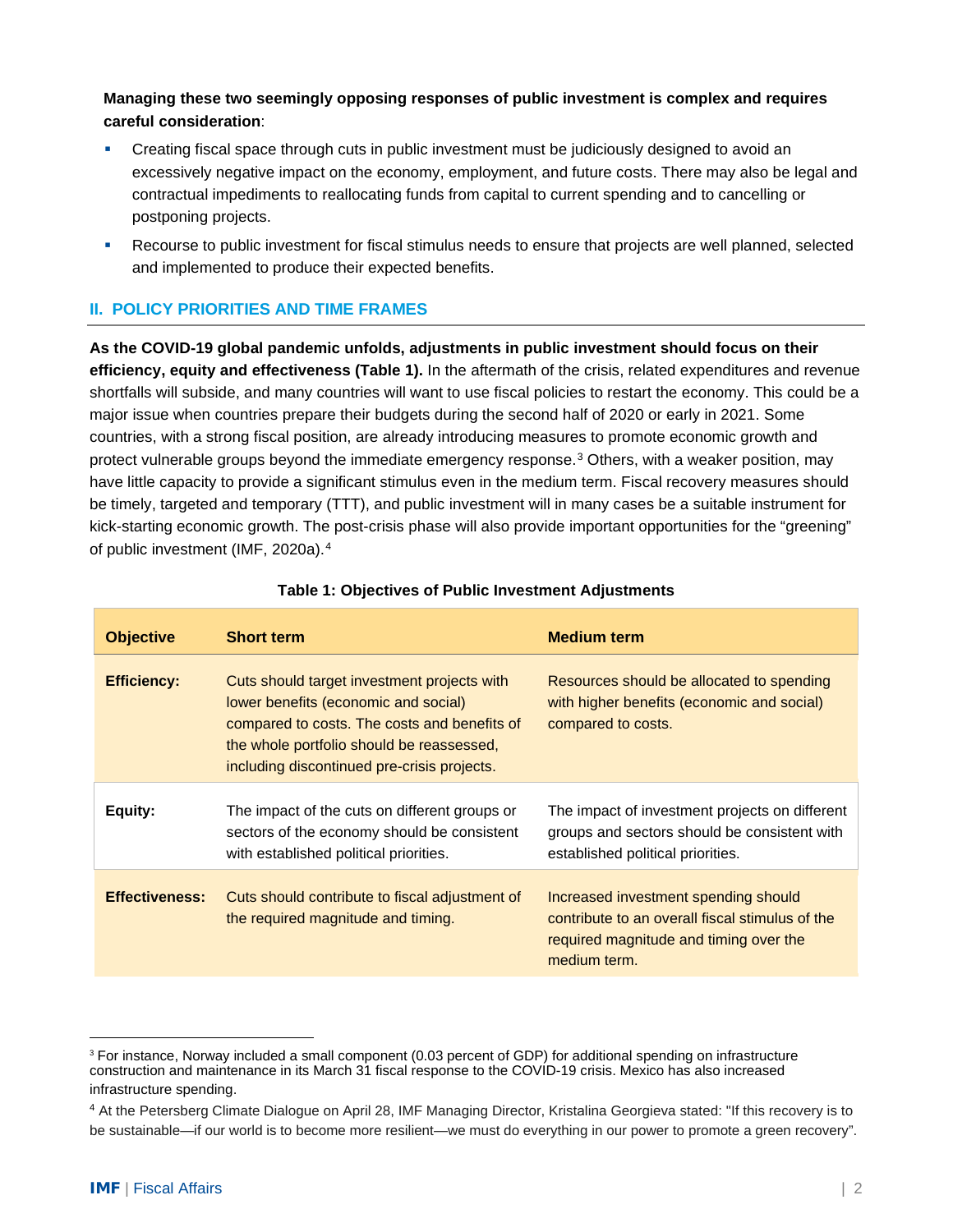#### **III. MANAGING SHORT-TERM CUTS IN PUBLIC INVESTMENT**

**If cuts in investment spending are to be unavoidable, they should be based on transparent criteria and minimize the negative impact on long-term growth.[5](#page-2-0)** In deciding which projects to cut or postpone, countries may be faced with several challenges:

- **Ad hoc, across-the-board cuts are quite common in crisis situations but will generally fail to recognize project-specific differences**. Projects with a high economic and social return, and with low costs, may be cut as easily as projects with marginal or sub-marginal benefit/cost (B/C) ratios.
- **Spending on investment already incurred and other sunk costs are lost when projects are cancelled prior to completion.** For ongoing projects, these sunk costs may be substantial, and the B/C ratio of completing the project may be very high. For newly approved projects, or projects that have just entered the mobilization stage, sunk costs are considerably less and cancellation is less distortionary. These differences are not always recognized or reflected during a crisis.
- **If is difficult to assess the full costs of project postponement and cancellation.** The financial status of some projects may be affected by the crisis. Project adjustments might trigger the call of contingent liabilities (contract clauses, penalties) or generate new ones.
- **Cuts in capital maintenance and reconstruction may be very costly.** Capital repairs are often highly beneficial investments. Assets that are close to the end of their initial economic life may nevertheless be used for several additional years. Badly targeted cuts in capital maintenance can therefore prematurely end the life of productive assets and lead to much larger costs of maintenance and/or capital replacement down the track. To the extent possible spending on the operations and maintenance of infrastructure assets should be protected from cuts.
- **Spending cuts may reflect perverse incentives (as decisions to invest in new projects also do).** In some cases, it may be politically opportune to retain a new, politically visible investment project, while at the same time cancelling other projects that are close to completion. Alternatively, more projects may be kept alive than are financially sustainable, and payments stretched over a longer period. Such decisions reduce the net benefits of the investment portfolio.
- **Spending cuts may have unintended or unknown impacts.** Some investments by the central government complement projects carried out by subnational governments (SNGs), public corporations (PCs) or the private sector. A new road, financed by central government, may be a precondition for the completion of new local roads or for the establishment of a private industrial facility. These interrelationships should be considered when deciding which projects to cancel or postpone.
- **Spending cuts will often require coordination across different levels of government.** SNGs implement on average half of public investment in  $OECD$  countries.<sup>[6](#page-2-1)</sup> Such investments are typically financed through a variety of instruments, with varying degrees of central government involvement and control. In a crisis, the central government may have limited leverage to clarify the scope for postponement and cancellation of these projects. In some cases, capital transfers to SNGs may be affected by blanket spending cuts, forcing decisions at the SNG level to cut spending.

<span id="page-2-0"></span><sup>5</sup> In addition to budgetary reasons, many projects may be delayed or cancelled not by active choice, but because of the lockdowns, travel restrictions, and the safety and social distancing rules designed to mitigate the impact of the crisis.

<span id="page-2-1"></span><sup>&</sup>lt;sup>6</sup> In France, for example, close to 100 percent of investment is made by SNGs.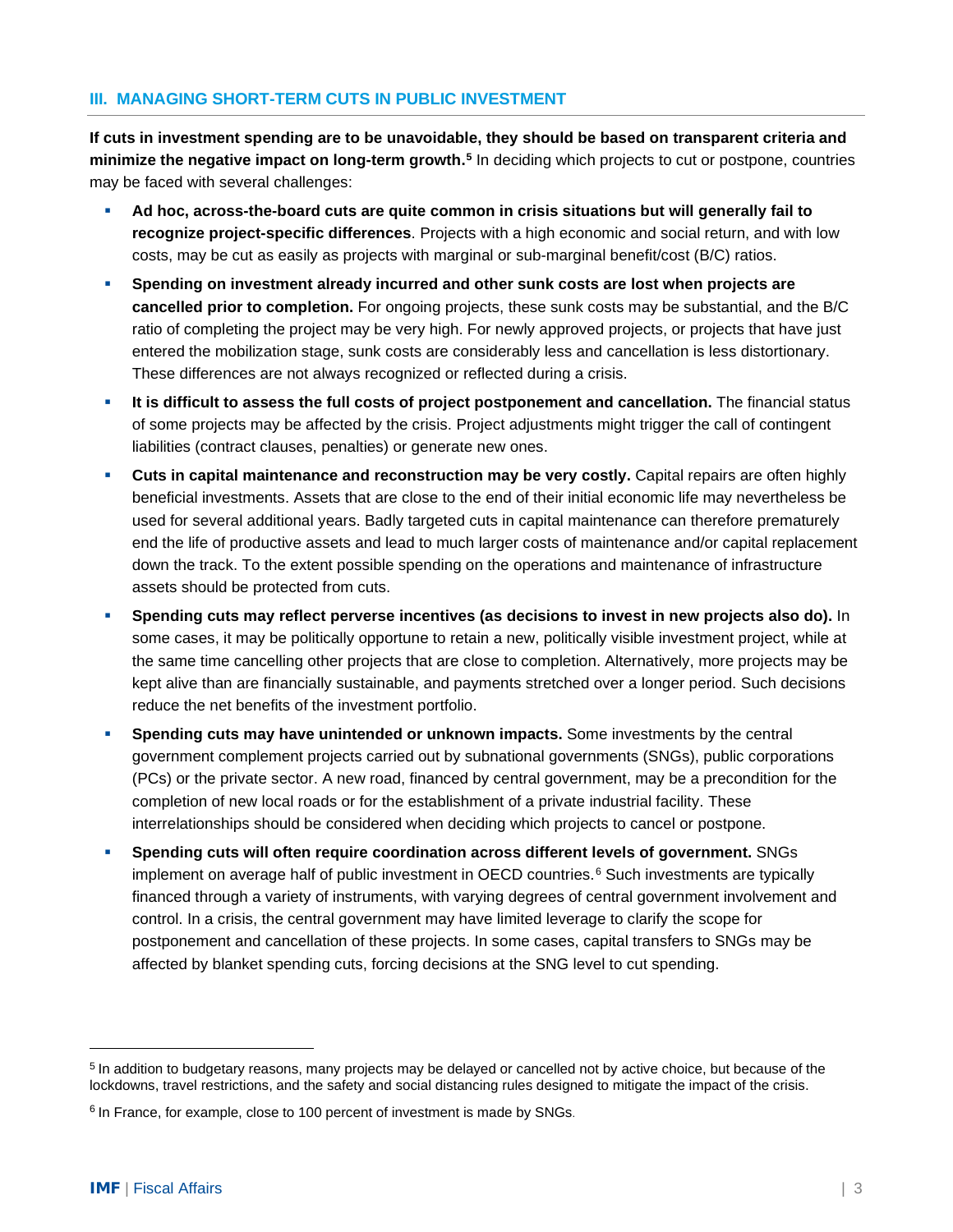- **Public-private partnerships (PPPs) are often bound by contracts with provisions that are difficult or expensive to change.** Governments may consider suspending PPP projects that are in preparation or in procurement until after the crisis, based on similar criteria as for traditionally procured projects. They should also be cautious in offering blanket guarantees to PPP companies.<sup>[7](#page-3-0)</sup>
- **Spending cuts would typically focus on domestically financed investment projects.** Investment financed by development partners is generally earmarked for projects and is non-fungible.

**Decisions on which projects to cut or delay should be integrated into the overall decision-making procedures for handling the fiscal impacts of the COVID-19 crisis**.[8](#page-3-1) Countries with strong management capacity should be able to handle the challenges summarized above largely through their regular business processes, perhaps augmented by more extensive coordination and more frequent information sharing. Countries with weak public investment management institutions will require enhanced arrangements:[9](#page-3-2)

- **Countries should define specific objectives for adjustments in public investment.** The specifics will be determined by country circumstances. The expected B/C ratio of the project should be a significant factor, when this analysis is available. Otherwise, simpler indicators may be used, for instance costeffectiveness ratios or scores from multi-criteria analyses. Given the impact of the COVID-19 crisis on economic activity and employment, some countries may decide to focus spending cuts on investments that create few jobs. Projects that have little complementarity with other investments, either at the central or local levels, may also be candidates for postponement or cancellation.
- **Project implementation status is also important.** Whether projects have been procured or contracted may have different legal and contractual implications. It will often be necessary to update the status of project implementation and revise planned milestones within the budget period.
- **The specification of policies and objectives should result in a concrete set of selection criteria that can be used as a guide for adjusting the public investment portfolio**. Table 2 provides a simplified example of possible selection criteria. The criteria should include specific thresholds for the decisions and the selection framework should be calibrated to produce the required magnitude and timing of fiscal adjustment. Options include: (i) identifying ongoing projects that are under implementation stress; (ii) applying a temporary freeze on approving new project commitments; (iii) putting all stalled projects on hold until further notice; and (iv) designating all COVID-19 related projects as a strategic priority.
- **There should be a structured mechanism for decision making on major public investment spending cuts.** Final decisions will typically be taken by ministers or the cabinet, based on technical advice. Some countries establish projects or committees to play this role. In others, the responsibility is given to an existing or new organizational unit. The approach chosen will depend on the time constraints

<span id="page-3-0"></span> $<sup>7</sup>$  The impact of the COVID-19 crisis on PPP companies may vary widely from country to country depending on the PPP law</sup> and the structure of contracts. Nevertheless, many PPP companies will be adversely affected, especially in the health sector, in energy and transportation, and to a lesser extent in water. In well-structured PPPs (which however are not the norm in many countries) health emergencies are usually defined as force majeure events implying a suspension of penalties for misperformance. Some countries also provide minimum revenue guarantees which compensate companies, e.g., in the transport sector, for loss of demand and revenue. Assuming the compensation mechanisms are well defined, PPP companies should be better protected than many private sector companies since they may also have their losses covered by the government and have access to emergency credit.

<span id="page-3-1"></span><sup>&</sup>lt;sup>8</sup> Many countries for example have established a high-level committee, chaired by the finance minister, responsible for managing the overall fiscal response to the crisis. An infrastructure sub-committee could also be established.

<span id="page-3-2"></span><sup>9</sup> Public Investment Management Assessments (PIMA) data (IMF, 2018) confirm that the performance of low- and middleincome countries is especially weak in project selection, maintenance of infrastructure, coordination of decision making, and portfolio management and oversight.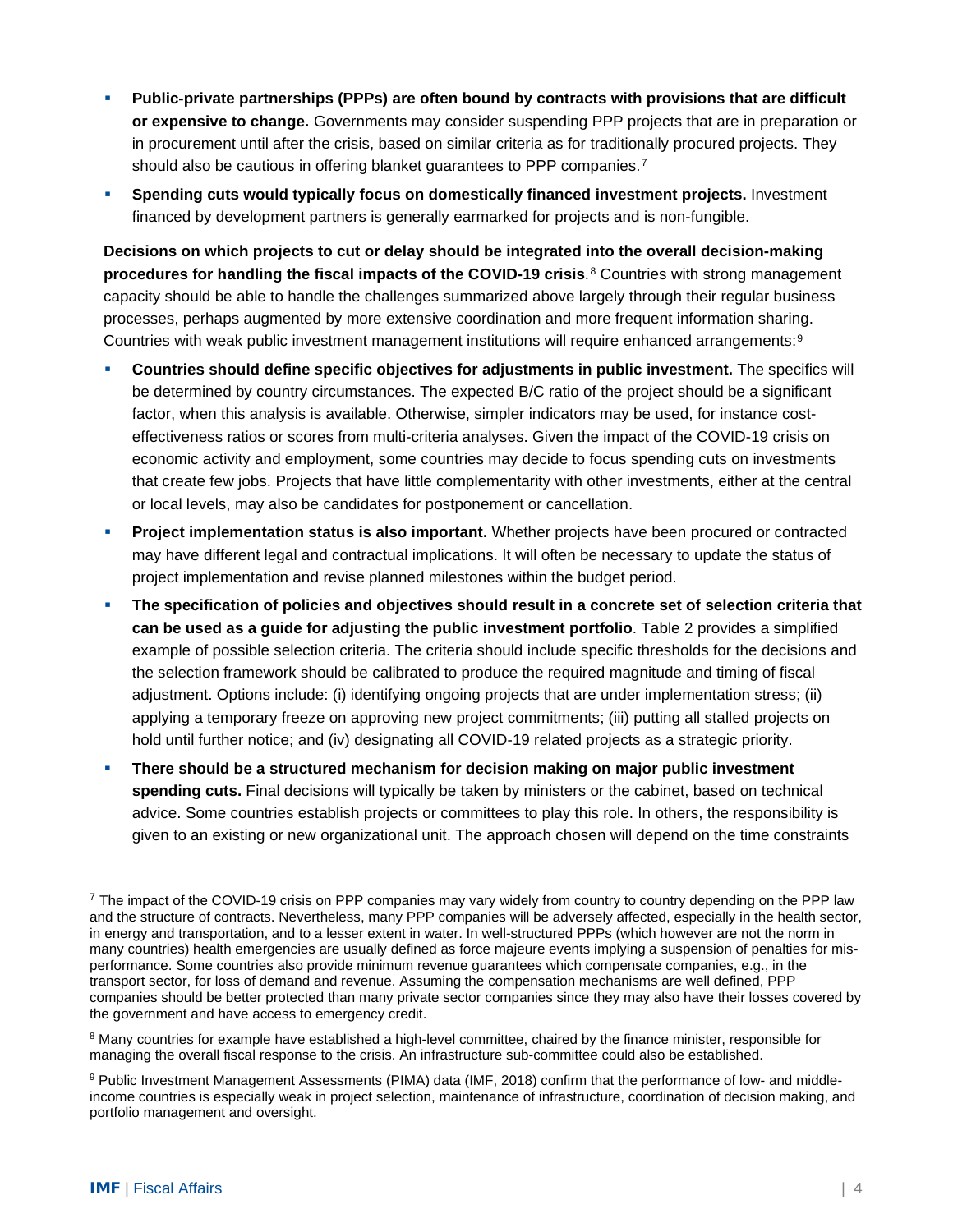created by the crisis and the existing organizational arrangements. The finance ministry should play a leading role, and other ministries and agencies with major investments will participate. If SNGs or PCs are significant investors in public infrastructure, they could also be represented; if they have substantial autonomy, they should be encouraged to comply with criteria issued by the government.

- **Postponing or cutting infrastructure projects will require governments to negotiate changes with their contractors (in the case of traditional procurement) or partners (in the case of PPPs[10](#page-4-0))**. Changes may take the form of reducing costs, altering specifications or extending deadlines, while ensuring conformity with procurement rules and other public finance regulations. When such changes are not done carefully, significant arrears and cost overruns may be generated. There must therefore be clarity in the process of postponing or cutting projects. It will also be important to establish a procedure that allows parties to resolve potential disputes without resorting to costly legal action.
- **Robust decisions will require comprehensive and consistent information about the public investment portfolio.** In some cases, existing reporting and oversight mechanisms can be utilized, but often this information will have to be supplemented. A survey of the implementation status and remaining costs of ongoing projects may be needed. This survey should focus on major investment projects.
- **It will be important to ensure a transparent process, so that the information underlying the decisions is well known and understood by different stakeholders and the public.** An information portal on public investment as part of the overall process of publishing data on the government's fiscal response to the crisis could be very useful.

| <b>Basic decision matrix</b>                         | <b>Postpone</b> | <b>Cancel</b>  |  |
|------------------------------------------------------|-----------------|----------------|--|
| <b>Project approved, not initiated</b>               | Yes             | <b>Yes</b>     |  |
| Project initiated, less than 10 % of cost incurred   | Yes             | <b>No</b>      |  |
| Project under implementation, B/C of completion >1.5 | No.             | N <sub>o</sub> |  |
| Project under implementation, B/C of completion <1.5 | Yes             | <b>No</b>      |  |
| Project under implementation, B/C of completion <1.0 | Yes             | <b>Yes</b>     |  |
| <b>Additional considerations</b>                     |                 |                |  |
| <b>High employment creation</b>                      | <b>No</b>       | <b>No</b>      |  |
| Significant synergies with other projects            | Yes             | <b>No</b>      |  |
| High cost of project cancellation (beyond B/C)       | <b>Yes</b>      | <b>No</b>      |  |

#### **Table 2: Illustrative Criteria for Postponing or Cancelling Projects**

*Note: Thresholds are indicative.*

<span id="page-4-0"></span><sup>10</sup> See also, Aydin Sakrak, O, and R. Monteiro, *[What is the COVID-19 Crisis Impact on Public-Private Partnerships](https://blog-pfm.imf.org/pfmblog/2020/04/-what-is-the-covid-19-crisis-impact-on-public-private-partnerships-.html)*, IMF PFM Blog, April 30, 2020.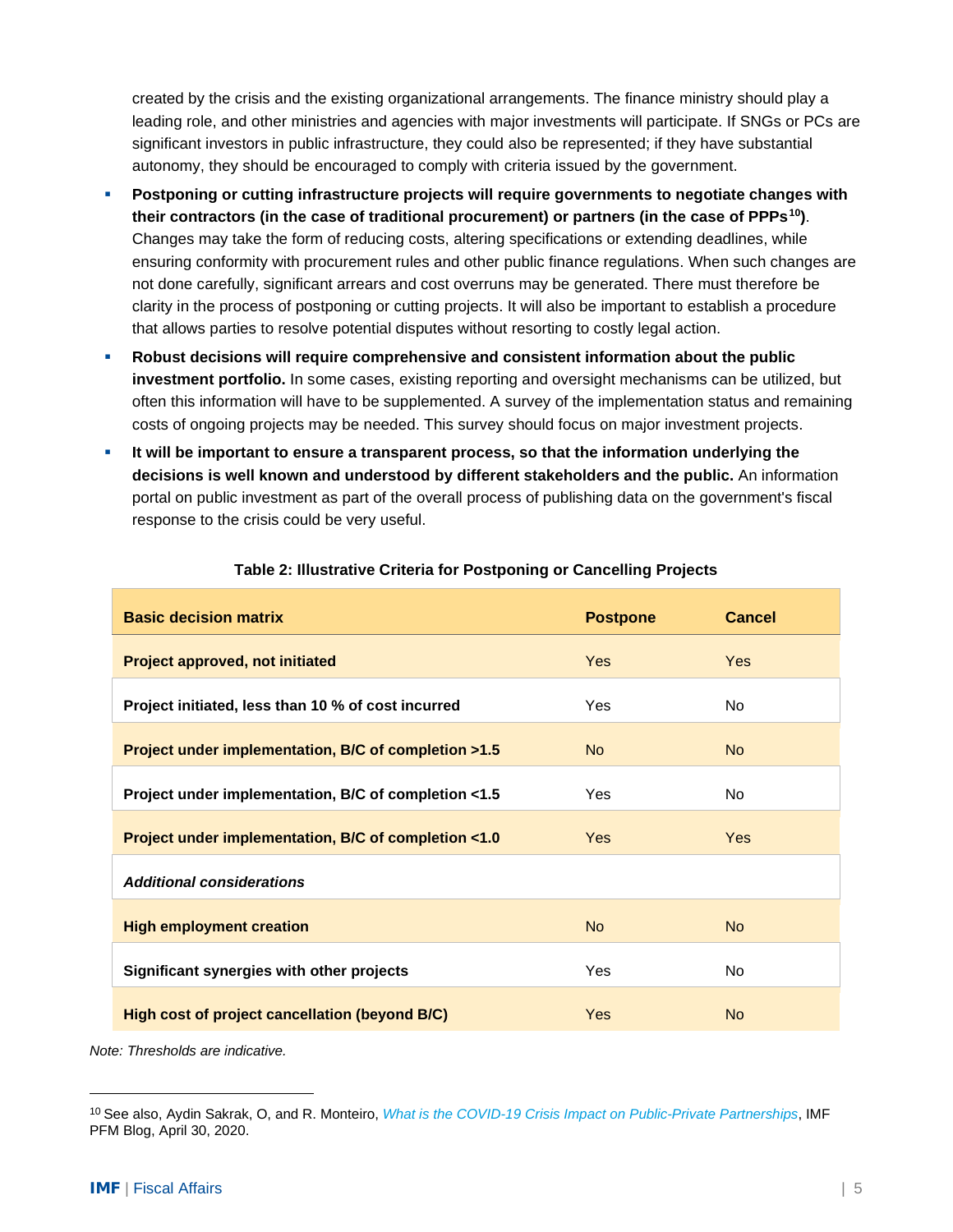#### **IV. MANAGING PUBLIC INVESTMENT FOR FISCAL RECOVERY**

**As the Great Lockdown ends, governments will begin to focus on the recovery and stimulus packages, as was done in the aftermath of the global financial crisis (GFC) of 2008.[11](#page-5-0)** In response to the current crisis, many countries have already announced a reprioritization of capital spending. In G20 countries this response mostly involves bringing forward rather than the postponement or cancellation of projects to support employment and economic growth. Some low-income countries have also announced adjustments to their capital spending programs.[12](#page-5-1)

**It is important to develop and maintain a pipeline of projects that are technically well-defined, have gone through a rigorous appraisal and selection process, are affordable, and contribute sufficiently to growth and social cohesion.** Institutional arrangements for taking decisions on the selection and management of investment projects should be part of the government's overall economic recovery program. This should include key stakeholders in central government, as well as SNGs and PCs where these sectors make a substantial contribution to public investment.

**In reviewing how to kick start infrastructure investment to support the recovery, countries could consider the following measures:**

- **Projects should be adequately appraised prior to selection, and regulatory approvals could be streamlined. [13](#page-5-2)** Even if there were a pipeline of pre-appraised projects before the crisis, conditions may have significantly changed. At a minimum, a high-level check of the portfolio/pipeline should be performed to ensure that the projects remain economically viable. If there is no existing pipeline, a framework for expedited appraisal should be established. Specialized institutions already in place for this task should take the lead. If no such arrangements exist, a task force comprising experts from key sectors could be established. The appraisal framework should be applied to all existing projects as well as new proposals.
- **The arrangements should include clear criteria for the selection of projects on the lines suggested in Table 3**. There should be an emphasis on identifying projects that correspond to the TTT principles noted above.
- **The fiscal stimulus program should be anchored in a credible and realistic medium-term fiscal policy and framework.** Estimates of fiscal space for infrastructure should guide decisions. Project selection should be based on specific projections for, and a clear understanding of, the budgetary impacts of the different investment projects. This assessment should include the full lifetime costs of projects, including their expected maintenance and operating costs.
- **Capacity constraints should be identified and addressed at an early stage**. In many low income and emerging market countries, even those with fiscal space and access to financing, the ability to rapidly scale-up investment projects may be limited. For example, there may be capacity constraints in procurement systems, or in access to capital, labor, and materials. These constraints may be exacerbated

<span id="page-5-0"></span><sup>11</sup> Many OECD countries increased spending on basic infrastructure after the GFC, much of which was carried out by municipalities (OECD, 2011). In Germany, there were two stimulus packages: one of EUR 2 billion for basic infrastructure; the other of EUR 17.3 billion for education, hospitals and energy efficiency. France followed a similar approach in the recovery from the GFC. Shovel-ready projects complying with the TTT criteria noted above included road infrastructure, the reinstatement of heritage assets, and defense procurement. Special institutional arrangements were established to implement these projects under the umbrella of France's Economic Recovery Plan. One of the three program areas identified as part of this Plan was public investment. See Wendling (2020).

<span id="page-5-1"></span> $12$  In Ghana, for example, the government has announced plans to increase spending in goods and services, transfers, and capital investment by 0.3 percent of GDP. In Zimbabwe, the government is redirecting capital spending toward health-related projects, water and sanitation, earmarking the Intermediated Money Transfer Tax for this purpose.

<span id="page-5-2"></span><sup>&</sup>lt;sup>13</sup> See, for example, the New South Wales (Australia) [Planning System Acceleration Program.](https://www.nsw.gov.au/news/accelerated-planning-projects-to-deliver-jobs-and-boost-economy)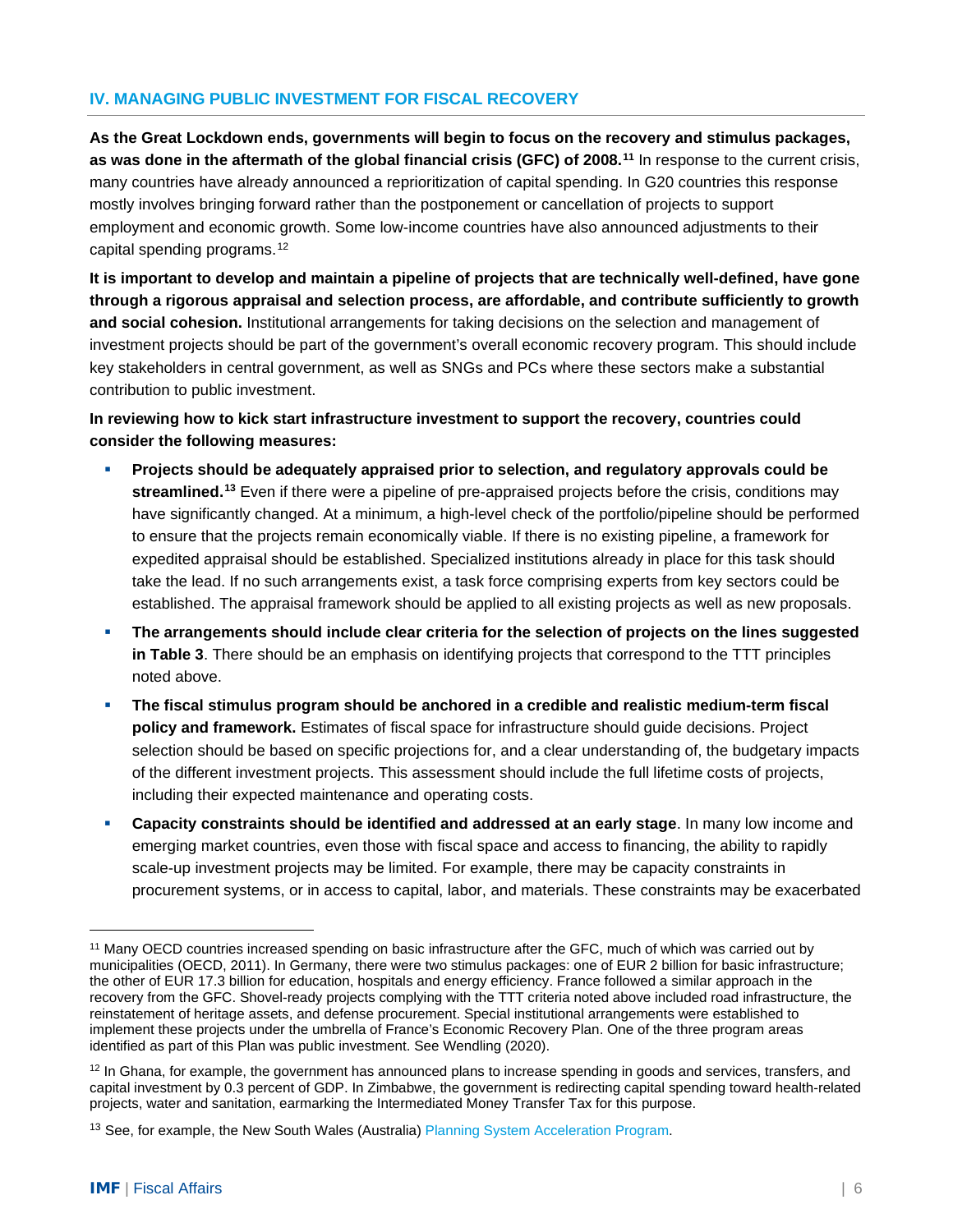by travel restrictions and other measures to contain the COVID-19 virus, especially if there are new waves of infections and containment measures. A proactive approach to identifying financial partners, to hiring and training staff with the necessary skills, and to securing long-term supplies of key materials is important.

| <b>Principle</b> | <b>Illustrative criteria</b>                                                                                                                                                                                                                                                |
|------------------|-----------------------------------------------------------------------------------------------------------------------------------------------------------------------------------------------------------------------------------------------------------------------------|
| <b>Timely</b>    | Possible to implement the projects in the required timeframe<br>A significant share of projects should be available for immediate implementation                                                                                                                            |
| <b>Targeted</b>  | High benefit/cost ratio ( $B/C > 1.5$ )<br>Additional positive impacts (beyond B/C estimate):<br>Economic<br>u.<br>Social<br>×<br>Environmental<br>a.<br>High employment creation potential<br>Significant synergies with other projects, including SNGs and private sector |
|                  | Leverage concessional financing                                                                                                                                                                                                                                             |
| <b>Temporary</b> | The projects should have a strong long-term growth impact but limited long-term fiscal impact<br>They should not require significant funding beyond the fiscal stimulus period                                                                                              |

#### **Table 3: Illustrative Criteria for Projects in a Fiscal Stimulus Package**

- **Capital maintenance projects should play an important role in the investment program.** Maintenance and capital repairs projects are by nature flexible and can be easily expanded. They are often relatively cheap and standardized projects that are easy to program, implement and monitor, and may have a higher job content than new infrastructure projects. Capital maintenance programs can be replicated across SNGs through an earmarked capital grant scheme.
- **Adequate management for PPP projects will be even more relevant in the aftermath of COVID-19.** Some countries will launch investment programs as fiscal stimulus, while others, facing high debt, will need to achieve more with less resources. Although PPPs can be part of the solution for many countries, global experience suggests that in the absence of effective fiscal management they can lead to waste and inefficiency, often increasing governments' exposure to fiscal risks and advancing projects with poor or even negative economic value for society (but generating benefits for investors).
- **Procurement mechanisms should be reviewed to ensure timely and effective realization of the selected investment projects while maintaining transparency**. **[14](#page-6-0)** Procurement bottlenecks should be identified and remedied during the preparation of the fiscal stimulus program. In response to the crisis, many countries have enacted procurement laws that streamline standard procurement procedures. Clear guidelines or implementing regulations should be prepared by the ministry of finance and the procurement authority to ensure coherent application of these rules and, to condition expectations, a plan to return to "normalized" arrangements after the crisis should be publicly disclosed. Transparent communications, reporting and audit of procurement policies and transactions during the crisis are critically important.
- **Effective mechanisms for project monitoring and reporting, and for escalation and resolution of implementation issues should be put in place**. Experiences from the post-GFC period indicate that

<span id="page-6-0"></span><sup>14</sup> Open Government Partnership (2020) provides useful guidelines on methods to mitigate governance vulnerabilities in the procurement area during the crisis.